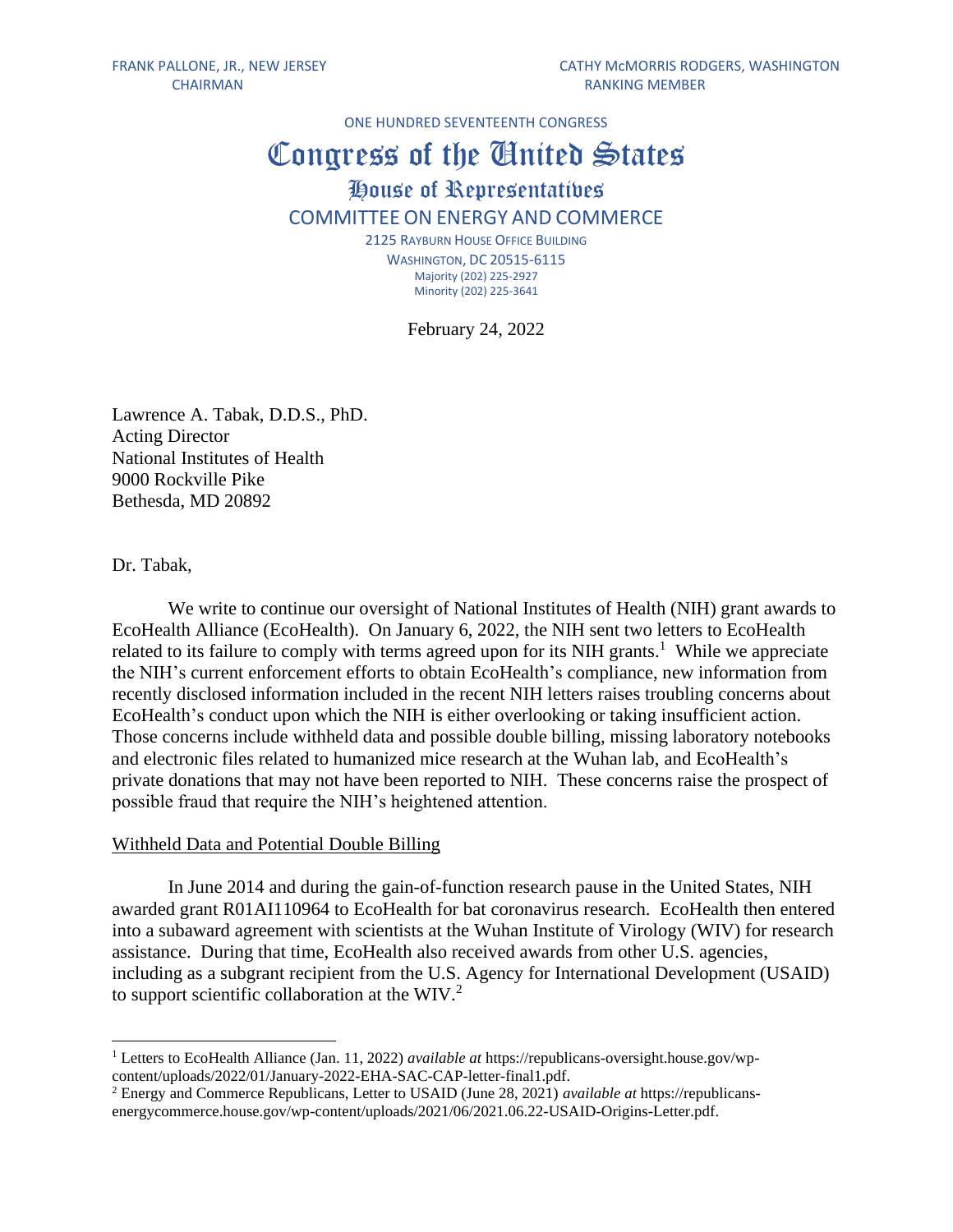Through its USAID project work, EcoHealth catalogued human and bat genomic sequence findings into a database used to create predictive maps of potential disease outbreaks and reported finding a high number of SARS-like coronaviruses in bats sampled in China.<sup>3</sup> EcoHealth identified several novel bat coronaviruses. 4 USAID also supported sampling by EcoHealth and its collaborative partners of more than 7,300 humans and animals in China.<sup>5</sup> The human specimens were obtained from individuals with symptoms of an infectious disease meeting criteria that the most-likely cause had been ruled out through laboratory tests and supporting data was available.<sup>6</sup>

Research accomplishments in USAID PREDICT reports very closely resemble those reported by EcoHealth to NIH in its progress reports. The similarities are striking and include similar charts, graphics, sampling locations, and research discoveries. For example, virus detection was described in the USAID-China PREDICT report as, "Working in collaboration with NIAID-funded partners, we demonstrated that some of the newly discovered bat-CoVs were able to bind to human cells, infect them in vitro, and cause SARS-like disease in a lab animal model.<sup>"7</sup> This is a research accomplishment EcoHealth also reported in its NIH progress reports.<sup>8</sup> EcoHealth reported having access to tens of thousands of wildlife samples as a result of its NIH project and from a large multi-year contract from USAID for the PREDICT project.<sup>9</sup>

Recently published email documents show that Dr. Daszak worked to ensure that the USAID-catalogued sequences were not attributed to the USAID work in GenBank, the NIH genetic sequence database of all publicly available DNA sequences.<sup>10</sup> In emails acquired by U.S. Right to Know, an EcoHealth USAID collaborator at Metabiota advised an EcoHealth staff member on April 20, 2020, that virus sequences detected in China as part of the USAID project were submitted to GenBank and scheduled for release in  $10 \text{ days}$ .<sup>11</sup> The EcoHealth staff member replied to delay uploading the sequences because **some** of the sequences were ready for

<sup>3</sup> USAID, *PREDICT-Advancing Global Health Security at the Frontiers of Disease Emergence*, (June 5, 2021) *available at* https://ohi.vetmed.ucdavis.edu/sites/g/files/dgvnsk5251/files/inline-files/PREDICT%20LEGACY%20- %20FINAL%20FOR%20WEB%20-compressed\_0.pdf.

<sup>4</sup> Kirsten V.K. Gilardi, Jonna A.K. Mazet, *The United States Agency for International Development Emerging Pandemic Threat PREDICT Project – Global Detection of Emerging Wildlife Viral Zooneses*, Fowler's Zoo and Wild Animal Medicine Current Therapy, Volume 9, Pages 110-116 (Sep. 28, 2018) *available at* https://www.ncbi.nlm.nih.gov/pmc/articles/PMC7152072/.

<sup>5</sup> USAID, *PREDICT-Advancing Global Health Security at the Frontiers of Disease Emergence*, (June 5, 2021) *available at* https://ohi.vetmed.ucdavis.edu/sites/g/files/dgvnsk5251/files/inline-files/PREDICT%20LEGACY%20- %20FINAL%20FOR%20WEB%20-compressed\_0.pdf.

<sup>6</sup> *Id*.

<sup>7</sup> USAID Predict China, One Health in Action (2009-2020) *available at*

https://static1.squarespace.com/static/5c7d60a711f7845f734d4a73/t/5f5fe4e59eeb3f245097cbae/1600120064528/FI NAL+REPORT+COUNTRY-CHINA-FULL.pdf.

<sup>8</sup> EcoHealth grant documents *available at* https://theintercept.com/document/2021/09/08/understanding-the-riskofbat-coronavirus-emergence/.

<sup>9</sup> *Id*.

<sup>&</sup>lt;sup>10</sup> U.S. Right to Know, EcoHealth Alliance wanted to block disclosure of Covid-19 relevant virus data from China (Jan. 10, 2022) *available at* https://usrtk.org/biohazards-blog/ecohealth-alliance-wanted-to-block-disclosure-ofcovid-19-relevant-virus-data-from-china/.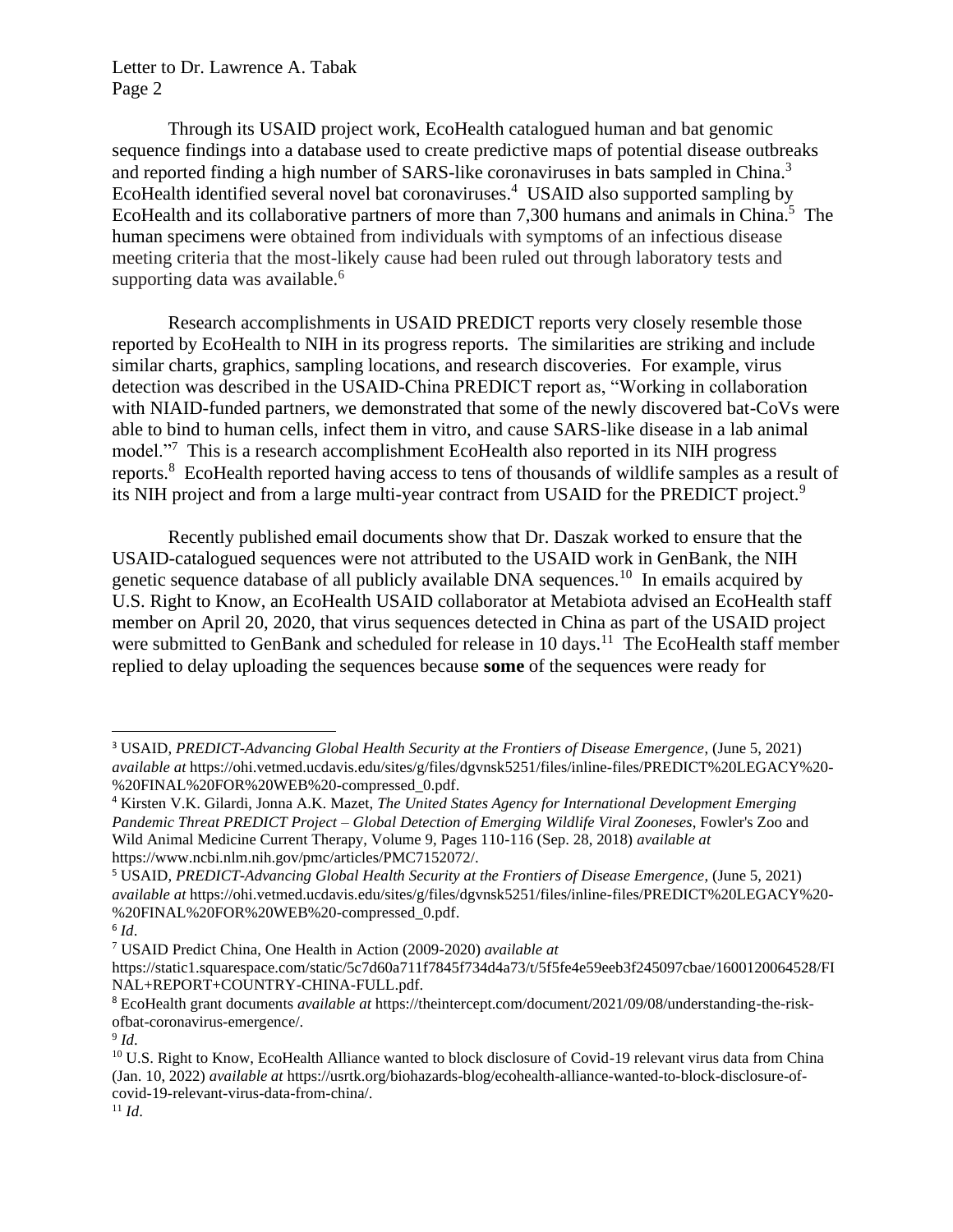publication and time was needed to check the data, and also because the China institution must approve publication. $^{12}$ 

Dr. Daszak then wrote, "All - It's extremely important that we don't have these sequences as part of our PREDICT release to Genbank at this point. As you may have heard, these were part of a grant just terminated by NIH…Having them as part of PREDICT will being [sic] very unwelcome attention to UC Davis, PREDICT and USAID."<sup>13</sup> Dr. Daszak's response raises questions about project funding he received from NIH and USAID for his work in China and the potential that both agencies were funding the same research. Suspicions of potential duplication of funding are further raised by the collaborator and staff logging the sequences as belonging to the USAID project.

On January 10, 2022, Dr. Daszak tweeted that sequences were discovered under NIH funding and that all SARSr-CoVs were uploaded into GenBank then publicized in the *Nature Communications* article referenced earlier that also identified EcoHealth's private and anonymous funding sources.<sup>14</sup> Dr. Daszak wrote, "All sequences of SARS-related coronaviruses discovered by EcoHealth Alliance in China were sequenced using NIH funding and have been made public in peer-reviewed scientific papers and via the publicly available Genbank database. The Genbank accession numbers for over 600 sequences can be found in the attached paper." [Emphasis added].<sup>15</sup> Dr. Daszak's tweet representing that "all sequences…have been made public" contradicts the EcoHealth employee's email stating that only some of the USAID-funded sequences from China would be published. We question if Dr. Daszak reported those sequences in the sequence data he reported as an accomplishment under USAID funding. It is imperative for NIH to make available all genomic sequencing data from Dr. Daszak and EcoHealth and compare EcoHealth documentation submitted to USAID.

Questions of grant coordination with another federal agency are also raised. In March 2018, EcoHealth submitted a bat coronavirus research proposal to Defense Advanced Research Projects Agency (DARPA), entitled "Project DEFUSE: Defusing the Threat of Bat-borne Coronaviruses." The proposal included detailed plans to fund research that, among other risky experiment techniques, would insert a furin cleavage site into a bat coronavirus genetic sequence. The SARS-CoV-2 virus is a betacoronavirus that features a furin cleavage site in the spike protein, a characteristic that has never previously been detected in this family of coronaviruses. The function of the furin cleavage site in SARS-CoV-2 is significant because it is the essential mechanism for the virus entry into human lungs. DARPA ultimately rejected the proposal later in 2018.

However, in its Year Four NIH progress report submitted in April 2018, covering activities between June 2017 and May 2018, EcoHealth reported that Peter Daszak and WIV coinvestigator Zhengli Shi introduced this project and discussed new opportunities about predicting and preventing zoonoses with NIAID and the Defense Advanced Research Projects Agency

<sup>12</sup> *Id*.

<sup>13</sup> *Id*.

<sup>14</sup> Daszak, Peter@PaterDaszak Twitter, Jan 10, 2022 9:52 pm *available at* https://twitter.com/PeterDaszak/status/1480734382558224388?s=20. <sup>15</sup> *Id*.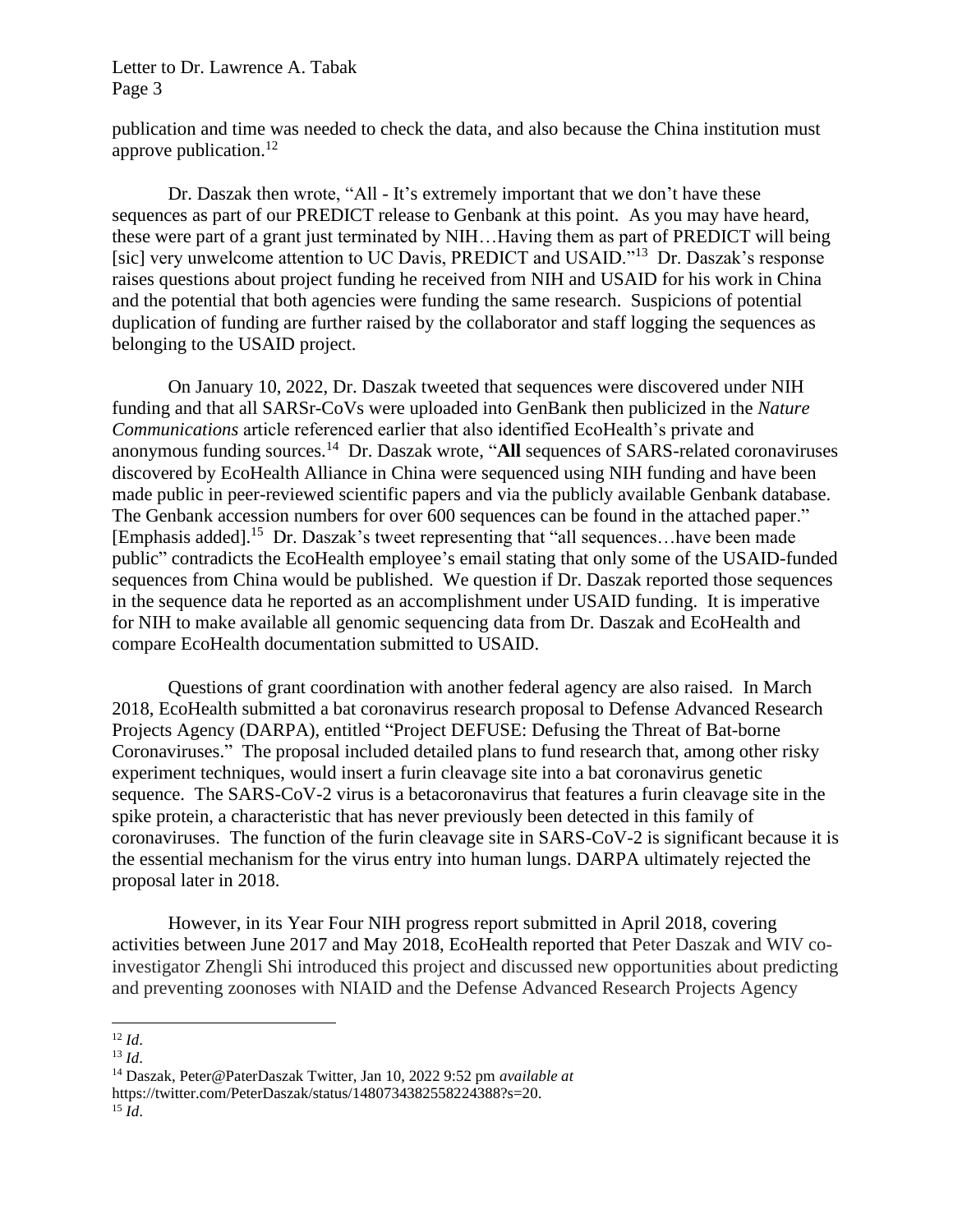(DARPA), the National Academies of Science, Engineering and Medicine Forum on Microbial Threats and with organizations in China.<sup>16</sup> The reference to DARPA in the Year Four progress report suggests that EcoHealth saw linkage between the DARPA proposal and its NIAID research grant. It is unclear whether the rejected DARPA proposal was funded elsewhere, and to what extent this proposal or any other ideas EcoHealth discussed with DARPA informed any EcoHealth communications with NIAID and/or any research activity funded by NIAID.

# Missing Laboratory Notebooks and Electronic Files

In a January 6, 2022, letter to EcoHealth, the NIH reiterated its request for the laboratory notebooks and electronic files that led to the generation of bar figures and accompanying texts portraying weight loss and death in humanized mice experiments.<sup>17</sup> The NIH letter confirmed that EcoHealth reported to NIH that notebooks or files created and retained by the sub-grantee, WIV, were not in EcoHealth's possession.<sup>18</sup> EcoHealth claimed it had forwarded the NIH's request for those records to the WIV.<sup>19</sup> Given the Chinese government's lack of cooperation with global public health requests and its known punishment of Chinese scientific institutions and scientists for cooperating with others outside China, there is little reason to believe that the WIV will actually provide these notebooks and files. EcoHealth's inability to substantiate these research experiments calls into question the validity of the entire research effort with the WIV, in addition to violating the terms of its NIH agreement. Because EcoHealth has received over \$16.8 million from NIH since 2005<sup>20</sup> and Dr. Daszak has worked as an NIH peer reviewer, the NIH grant requirements were well known to them, so the deliberateness of their noncompliance should be questioned.

Further, EcoHealth's admission that it did not have copies of the notebooks or the files raises new troubling issues that need to be resolved by the  $NH<sup>21</sup>$  Since EcoHealth did not have notebooks or the files, the NIH needs to find out how EcoHealth was able to certify the validity of all figures and texts of the humanized mice experiment results reported in progress reports for Year Four and Year Five.<sup>22</sup> The NIH needs to protect the integrity of the NIH grant oversight program and sponsored research. Since EcoHealth claims the WIV created and retained these records, presumably EcoHealth received documentation from the WIV to complete its progress reports.<sup>23</sup> To dispel the notion of research cover-ups or fabrication and to prove how EcoHealth

content/uploads/2022/01/January-2022-EHA-SAC-CAP-letter-final1.pdf.

https://reporter.nih.gov/search/z\_bHgzk69kCqeyiCfy-7fA/projects.

<sup>16</sup> EcoHealth grant documents at page 273 *available at*

https://theintercept.com/document/2021/09/08/understanding-the-risk-ofbat-coronavirus-emergence/.

<sup>17</sup> Letters to EcoHealth Alliance (Jan. 11, 2022) *available at* https://republicans-oversight.house.gov/wp-

<sup>18</sup> *Id*.

<sup>19</sup> *Id*.

<sup>20</sup> NIH Reporter, Query results for *EcoHealth Alliance* (Jan. 13, 2022) *available at*

<sup>21</sup> Letters to EcoHealth Alliance (Jan. 11, 2022) *available at* https://republicans-oversight.house.gov/wpcontent/uploads/2022/01/January-2022-EHA-SAC-CAP-letter-final1.pdf.

<sup>22</sup> EcoHealth grant documents *available at* https://theintercept.com/document/2021/09/08/understanding-the-riskofbat-coronavirus-emergence/.

EcoHealth grant documents *available at* https://s3.documentcloud.org/documents/21089573/priority-grants-for-foiarequest-55058-first-look-institute-2\_redacted.pdf.

<sup>23</sup> Letters to EcoHealth Alliance (Jan. 11, 2022) *available at* https://republicans-oversight.house.gov/wpcontent/uploads/2022/01/January-2022-EHA-SAC-CAP-letter-final1.pdf.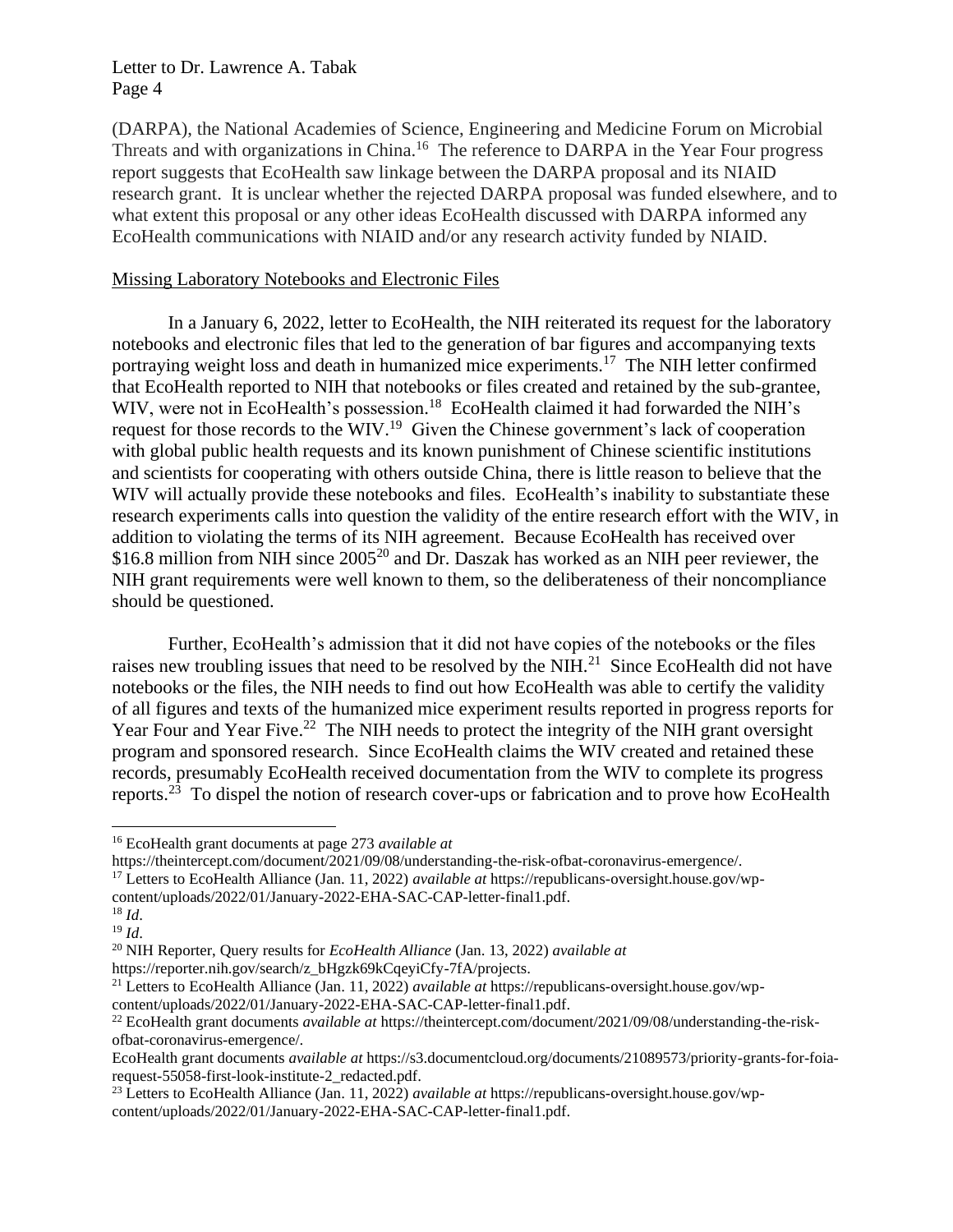prepared its certified progress reports, NIH should request that EcoHealth produce all documentation relied upon to validate its progress reports.

Finally, it is highly suspicious that EcoHealth and the WIV reported results from a single risky experiment conducted in one year into two separate progress reports for two different years. The research involved bat coronaviruses and humanized mice. During the Year Four reporting period between June 2017 and May 2018, EcoHealth conducted one experiment that caused some ACE2 Receptor humanized mice to get sick within six days after infection and die within two weeks of infection. However, EcoHealth reported the sick mice in its Year Four report (the first six days) and saved the lethal results (the full two weeks) to report in Year Five, in a delayed submission that was not received by the NIH until August 2021. The Year Five report covered experiments between June 2018 through May  $2019$ <sup>24</sup> The reporting of the humanized mice fatalities to NIH was delayed for three years.<sup>25</sup> Bifurcating the reporting of experiment results raises the question of whether EcoHealth and the WIV were covering up the deadly pathogenic results of risky research by concealing the mice deaths for an extended period of time (especially during the time of the grant renewal in mid-2019).

Further, EcoHealth represented in its Year Five report that the experiments were conducted between June 2018 and May 2019, evidenced by the statement, "In Year 5, **we continued** with *in vivo* infection experiments of diverse bat SARS-CoVs on transgenic mice expressing human ACE2."<sup>26</sup> [Emphasis added]. EcoHealth's questionable representation of the experiment dates raises questions about whether the humanized mice experiment results were stretched out into another year's progress report to provide filler in the report and divert NIH's attention away from the possibility of undisclosed research conducted in Year Five (2019). Questions about the possibility of undisclosed Year Five research are heightened because laboratory analysis was the only project activity EcoHealth planned during its final year of the five-year grant award. In the grant research strategy timeline and management plan section, EcoHealth reported that the duration of its lab data analysis and modeling activities would span the final four years of the project and conclude at the end of the award. No other research activities were planned during the final project year. $27$ 

Other discrepancies in EcoHealth's Year Five progress report heightens concerns arising from the missing substantiation of research. A close examination of the Year Five progress report dated August 3, 2021, covering the June 1, 2018 to May 30, 2019, project period shows that the chart examples are not in sequential order.<sup>28</sup> The report contains two different charts that

<sup>27</sup> EcoHealth grant documents at page 126 posted by *The Intercept* (Sept. 8, 2021) *available at*

<sup>28</sup> EcoHealth grant documents posted by *The Intercept* (Oct. 21, 2021) *available at*

<sup>24</sup> Ecohealth Oct. 26, 2021 letter to NIH *available at* https://www.documentcloud.org/documents/21097880 ecohealth-letter-contesting-claims.

<sup>25</sup> EcoHealth grant documents *available at* https://theintercept.com/document/2021/09/08/understanding-the-riskofbat-coronavirus-emergence/.

<sup>&</sup>lt;sup>26</sup> *Id.*. The wording suggests that EcoHealth was continuing to conduct experiments, instead of organizing follow-up analysis of an experiment already conducted in the previous award year.

https://theintercept.com/document/2021/09/08/understanding-the-risk-ofbat-coronavirus-emergence/.

https://theintercept.com/document/2021/09/08/understanding-the-risk-ofbat-coronavirus-emergence/.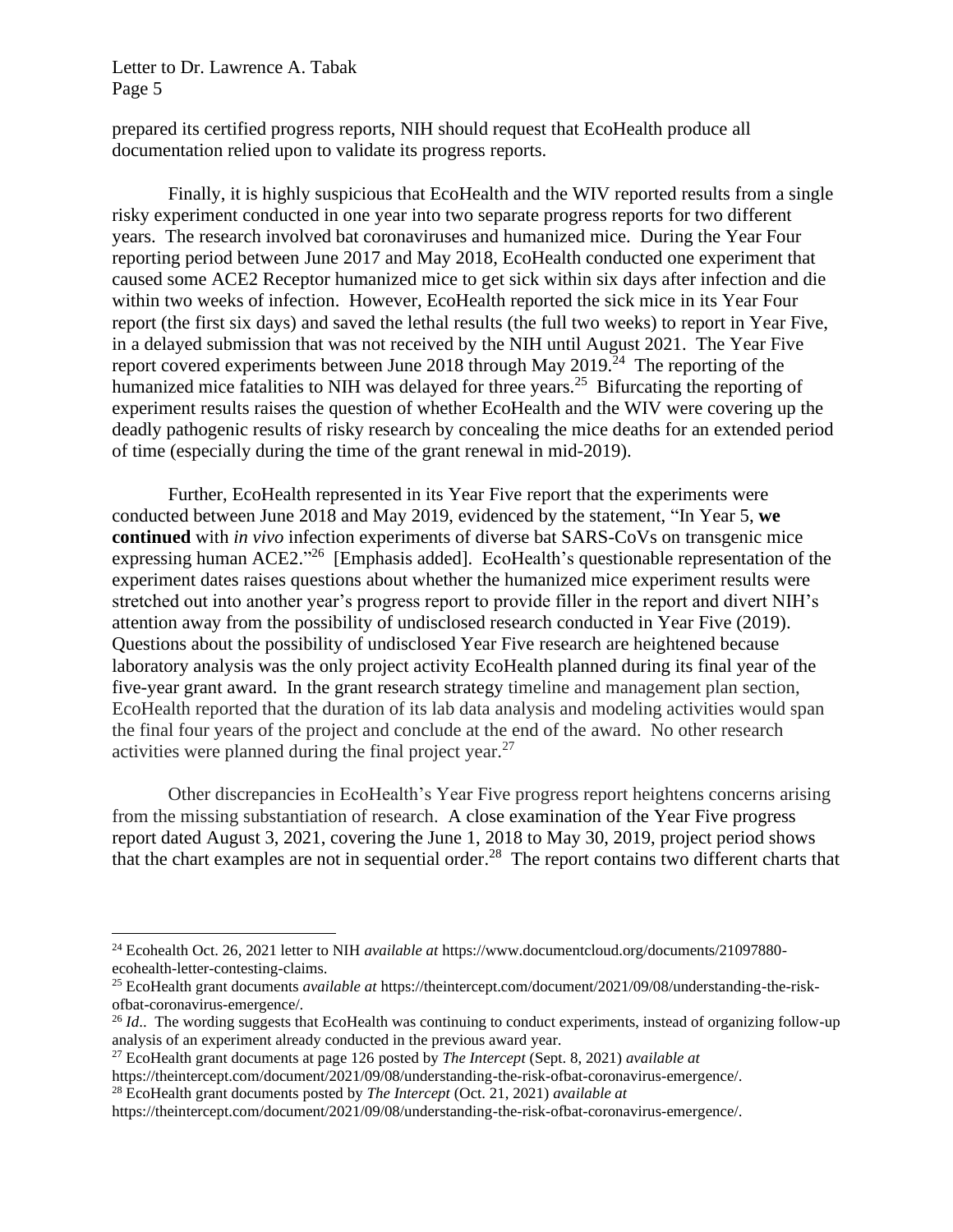are both labeled *Figure 2*, one on page 6 and the other on page 9. 29 The Figure 2 on page six is also missing letters from some sampling site locations. For example, spaces are evident where the letter "I" should be in Jinning, Yunnan and instead reads, "J nn ng, Yunnan."<sup>30</sup> On Year Five report page 11, the chart examples skip from from *Figure 4* directly to *Figure 8*. 31 Another example from the Year Five report is how *Figure 13* is followed by *Figure 7*. The contents of some of the figures do not match what is described in the text. For example, the text states *Figure 7* shows rates of evolutionary transitions among alphacoronavirus families during evolution, but the actual figure shows immunofluorescence measurements for MERS-like  $\text{CoVs.}^{32}$  There are other similar inconsistences between the figure numbers and what the text says and what the figures show. For example, there are also two different graphics that are labeled "Figure 1."33

Finally, there are inconsistencies in EcoHealth's explanation surrounding the delayed submission of the Year Five progress report to the NIH. In his letter to the NIH of October 26, 2021, EcoHealth president Peter Daszak wrote that he did not submit the Year Five progress report because he was locked out of the system "starting" on July 24, 2019.<sup>34</sup> However, documents released under FOIA show Peter Daszak sent an email to the NIH that said he "is" now able to submit the Year Five progress report on July 24, 2019, and is about to do so.<sup>35</sup>

#### Private Funding

With respect to private funding, documents show that EcoHealth has been receiving private donations that may not have been disclosed to the NIH.<sup>36</sup> On August 25, 2020, Nature Communications published *Origin and cross-species transmission of bat coronaviruses in*  China, authored by EcoHealth president Peter Daszak and others.<sup>37</sup> Research funding sources are acknowledged as: award number R01AI110964 from the NIH National Institute of Allergy and Infectious Diseases (NIAID); cooperative agreement number GHN-A-OO-09-00010-00

<sup>29</sup> EcoHealth grant documents, page 6 and page 9, posted by *The Intercept* Oct. 21, 2021) *available at* https://www.documentcloud.org/documents/21089573-priority-grants-for-foia-request-55058-first-look-institute-2\_redacted.

<sup>30</sup> *Id*.

<sup>31</sup> EcoHealth grant documents, page 11, posted by *The Intercept* (Oct. 21, 2021) *available at*

https://www.documentcloud.org/documents/21089573-priority-grants-for-foia-request-55058-first-look-institute-2\_redacted.

<sup>32</sup> EcoHealth grant documents, page 17, posted by *The Intercept* (Oct. 21, 2021) *available at*

https://www.documentcloud.org/documents/21089573-priority-grants-for-foia-request-55058-first-look-institute-2\_redacted.

<sup>33</sup> EcoHealth grant documents, posted by *The Intercept* (Oct. 21, 2021) *available at*

https://www.documentcloud.org/documents/21089573-priority-grants-for-foia-request-55058-first-look-institute-2\_redacted.

<sup>34</sup> EcoHealth letter posted by The Intercept (Nov. 3, 2021) *available at*

https://www.documentcloud.org/documents/21097880-ecohealth-letter-contesting-claims.

<sup>&</sup>lt;sup>35</sup> Emails posted by White Coat Waste Project at 302, Andrew Kerr, Gain of Function Communications Between EcoHealth Alliance and NIAID, White Coat Waste Project (Nov. 4, 2021) *available at*

https://www.scribd.com/document/537027808/GainOf-Function-Communications-Between-EcoHealth-Alliance-And-NIAID.

<sup>36</sup> Latinne, A., Hu, B., Olival, K.J. et al., *Origin and cross-species transmission of bat coronaviruses in China*, Nature Communications (Aug. 25, 2020) available at https://www.nature.com/articles/s41467-020-17687-3. <sup>37</sup> *Id*.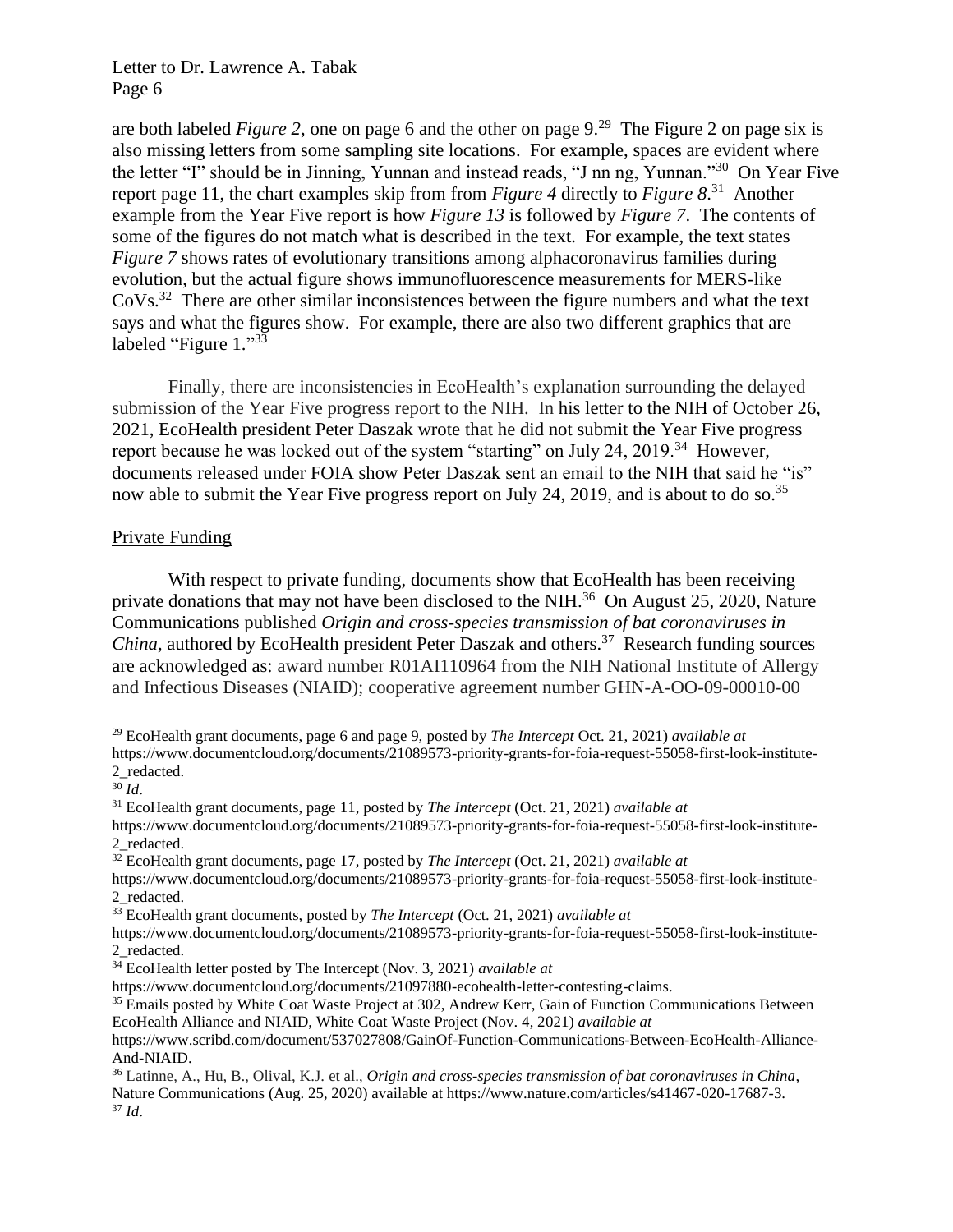from the USAID Emerging Pandemic Threats PREDICT project, the Chinese Academy of Sciences (XDB29010101), and National Natural Science Foundation of China (31770175, 31830096).<sup>38</sup> The funding description for EcoHealth continues: "All work conducted by EcoHealth Alliance staff after April 24th 2020 was supported by generous funding from The Samuel Freeman Charitable Trust, Pamela Thye, The Wallace Fund, & an Anonymous Donor c/o Schwab Charitable."<sup>39</sup>

In our review of available EcoHealth grant documents for NIH award R01AI11964, EcoHealth did not disclose the three named or anonymous financial sources.<sup>40</sup> However, because NIH has refused to cooperate fully with Congressional oversight and mostly released records under Freedom of Information Act (FOIA) requests to private entities, our review may be limited.

NIH terminated EcoHealth's award R01AI110964 in April 2020 due to noncompliance. The award was later reinstated and then immediately suspended on July 8, 2020. On May 29, 2020, EcoHealth board member Randy Schekman of the Li Ka Shing Center, University of California at Berkeley, emailed EcoHealth president Peter Daszak that Schekman would be the intermediary for a \$500,000 donation to EcoHealth from an anonymous source to make up for the terminated NIH award:

#### Dear Peter,

I am part of the Rich Roberts group and helped to line-up more Laureates to join the petition to Azar and Collins. We don't expect a response from them but we wish to make a constructive contribution to your essential work and have resolved to help find private funds to offset your loss. Our first success is with a foundation that makes anonymous contributions to various causes including in support of biomedical science. I am pleased to report that this group will provide the Ecohealth Alliance a grant of \$500,000 to at least partially offset the NIH funds that were withdrawn from your program. Since they wish to remain anonymous, I will be happy to serve as the intermediary in transfer of funds to your program. We can communicate about how to proceed.<sup>41</sup>

Instead of trying to cooperate with the NIH to get back into compliance, EcoHealth exploited the NIH's grant suspension to boost fundraising and get donations from private sources. We do not know the amount of private funding provided to, or used by, EcoHealth to continue work on its suspended NIH grant, but the notification of private funding in May 2020 and citation of private funding sources in the August 25, 2020, Nature Communications indicates resources were available to EcoHealth in lieu of the suspended grant award. Another recent

<sup>38</sup> *Id*.

<sup>39</sup> *Id*.

<sup>40</sup> EcoHealth grant documents *available at* https://theintercept.com/document/2021/09/08/understanding-the-riskofbat-coronavirus-emergence/.

EcoHealth grant documents *available at* https://s3.documentcloud.org/documents/21089573/priority-grants-for-foiarequest-55058-first-look-institute-2\_redacted.pdf.

<sup>41</sup> U.S. Right to Know, *EcoHealth Alliance emails: University of Maryland* page 422 (Nov. 18, 2020) *available at* https://usrtk.org/wp-content/uploads/2020/11/Biohazard\_FOIA\_Maryland\_Emails\_11.6.20.pdf.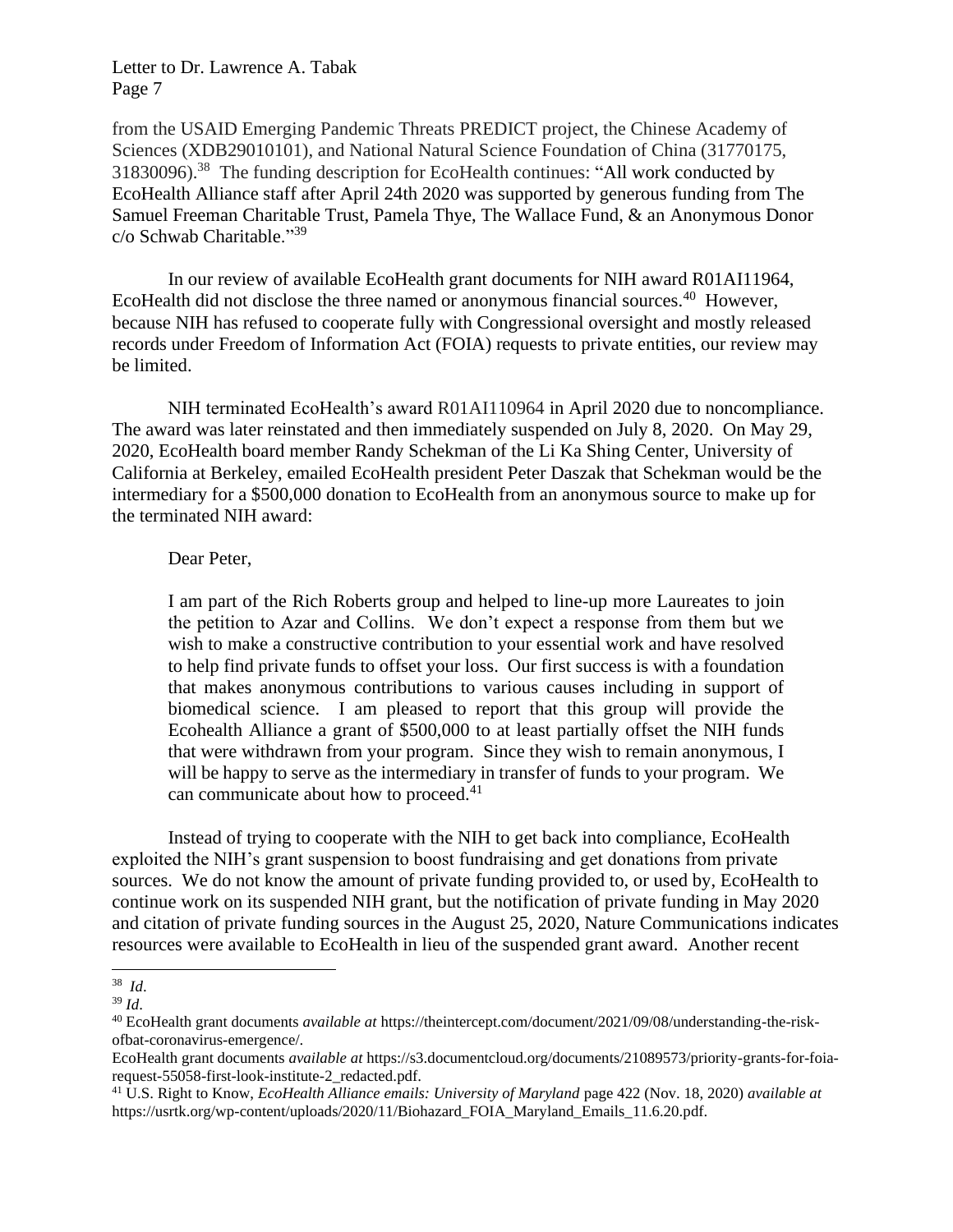example of EcoHealth private funding is referenced in an August 31, 2020, publication that cites the Ford Foundation, the David and Lucile Packard Foundation, and Johnson & Johnson as additional private funding sources of EcoHealth.<sup>42</sup>

Additionally, an email from EcoHealth spokesperson Robert Kessler to EcoHealth board members noted how Dr. Daszak appearing on CNN with Chris Cuomo and on CBS "60 Minutes" resulted in private donations:

P.S. An unexpected reaction to the 60 Minutes story has been an outpouring of support in my personal favorite form: donations. We've picked up more than \$3,000 today alone with the donations still coming in. A couple dozen people have created Facebook fundraisers in our name, as well. While most of these donations are only small amounts, each represents a new supporter that the development team can cultivate and a new advocate for our work. Overall, a really exciting day for EcoHealth Alliance.<sup>43</sup>

Pursuant to the NIH grants financial conflict of interest policy, in alignment with 42 C.F.R. Part 50, each participating researcher is required "to submit an updated disclosure of significant financial interests within thirty days of discovering or acquiring (e.g., through purchase, marriage, or inheritance) a new significant financial interest."<sup>44</sup> Significant financial interest is defined as the aggregated value within the twelve months preceding the disclosure that exceeds \$5,000.<sup>45</sup> EcoHealth is responsible for ensuring that all individual investigators, including subaward recipients, make all appropriate disclosures regarding other support, affiliations, and financial interests.<sup>46</sup> Likewise, NIH is responsible for ensuring that its grant recipients comply with all record and data retention requirements, including submission of records and data to NIH.

By virtue of funding EcoHealth's research without considering undisclosed private donations, NIH would have over-funded EcoHealth's award and thus, would have not funded other worthy research applications. The NIH needs to determine whether EcoHealth complied with these requirements for private donations. Any undisclosed conflict of interest also calls into question the scientific integrity and objectivity of EcoHealth's research.

In light of our concerns, please provide written responses to the following questions and copies of the following documents by March 24, 2022:

1. Will NIH investigate whether EcoHealth's research funded by NIH was also funded by USAID? If not, why not?

<sup>42</sup> Roche, et al, *Was the COVID-19 pandemic avoidable? A call for a "solution-oriented" approach in pathogen evolutionary ecology to prevent future outbreaks* (Aug. 31, 2020) *available at* https://doi.org/10.1111/ele.13586 <sup>43</sup> U.S. Right to Know, *EcoHealth Alliance emails: University of Maryland* page 443 (Nov. 18, 2020) *available at* https://usrtk.org/wp-content/uploads/2020/11/Biohazard\_FOIA\_Maryland\_Emails\_11.6.20.pdf.

<sup>44</sup> C.F.R. Part 50

<sup>45</sup> 42 CFR § 50.603 Definitions, https://www.ecfr.gov/current/title-42/chapter-I/subchapter-D/part-50#p-50.605(b)

<sup>46</sup> NIH Grants Policy Statement, *Section 2.5.1 Just-in-Time Procedures* (last accessed January 10, 2022) *available at* https://grants.nih.gov/grants/policy/nihgps/HTML5/section\_2/2.5.1\_just-in-time\_procedures.htm,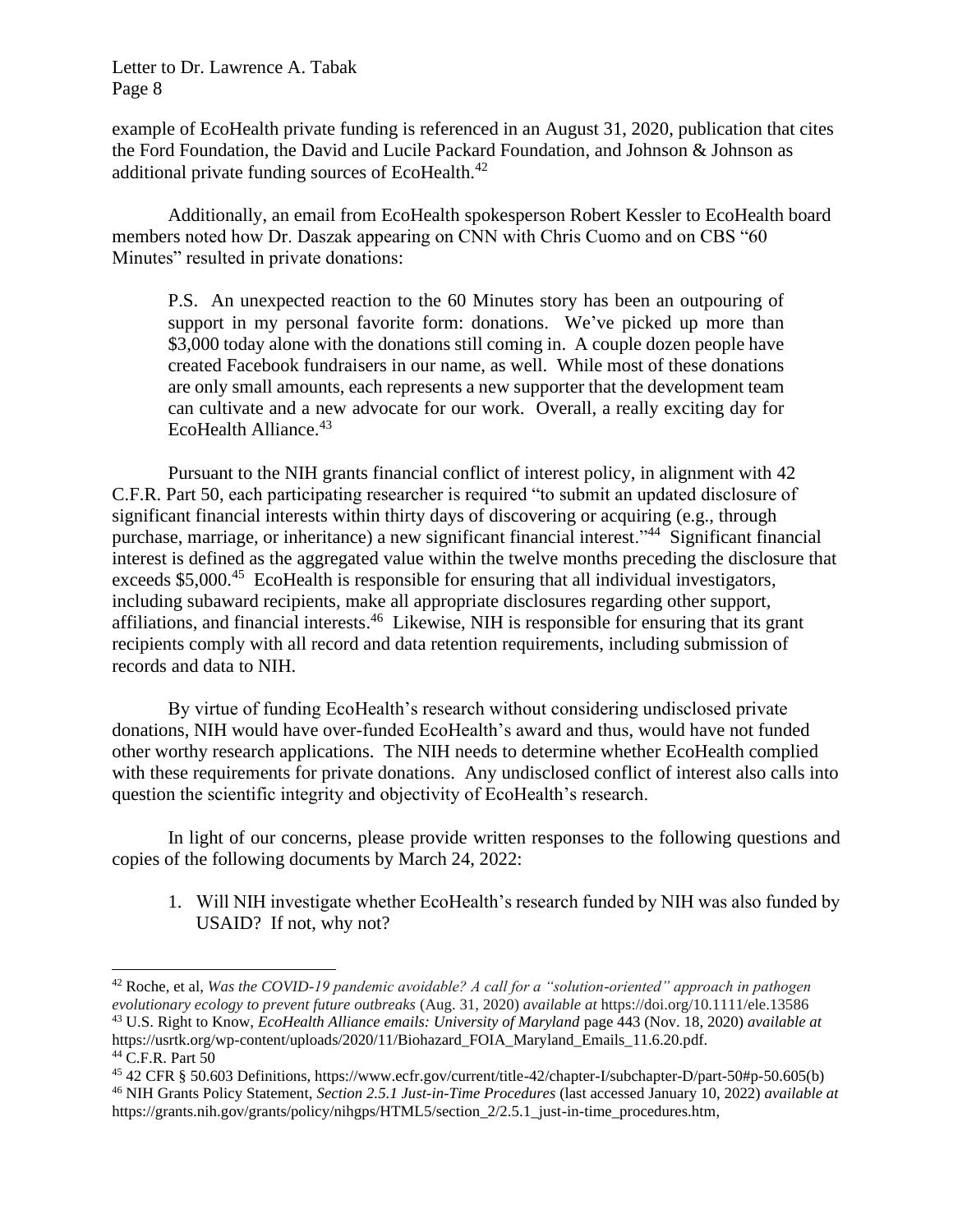- 2. Please provide copies of all NIH correspondence to and from EcoHealth Alliance since the July 8, 2020, grant suspension.
- 3. Is NIH seeking a copy of the Year 6 progress report for the EcoHealth grant (covering the 2019 -2020 timeframe)? If not, why not? If so, please provide.
- 4. Please describe the NIAID's understanding of the DARPA proposal referenced in EcoHealth's Year Four progress report.
- 5. Please provide all emails, correspondence, or any documents related to the EcoHealth's discussions with the NIAID about research proposals or ideas with DARPA.
- 6. We are troubled that research sponsored by NIH must first be reviewed and approved by an institution in China before NIH receives the data. Is this process a special arrangement NIH authorized for EcoHealth? When did NIH become aware that a foreign institution was intervening in the contractual relationship between NIH and an NIH grant recipient? Before sponsoring research to be conducted in a foreign country, does the NIH evaluate the likelihood that the government of such country will prohibit the NIH from obtaining any materials or data related to such research?
- 7. Will NIH investigate how EcoHealth was able to report the humanized mice experiment results in the Year 4 and Year 5 progress reports since (1) EcoHealth admitted it does not have copies of the laboratory notebooks and electronic files; and (2) EcoHealth did not create or retain these records? If not, why not?
- 8. Did EcoHealth provide the WIV with access to the NIH eraCommons system for grantees?
- 9. How did NIH assess the conflicts of interest in EcoHealth's research involving its anonymous financial source and the private financial sources referenced on page two of this letter?
- 10. Did EcoHealth disclose the private donations to NIH? If not, what actions will NIH take to obtain this reporting? If yes, how did NIH assess the conflicts of interest?

If you have questions about this correspondence, please contact Alan Slobodin of the Minority Committee Staff.

Sincerely,

 $\mu$ the  $\mu$   $\sim$   $\mu$   $\sim$   $\mu$   $\sim$   $\mu$ 

Cathy McMorris Rodgers **U** Brett Guthrie Ranking Member **Ranking Member** Committee on Energy and Commerce Subcommittee on Health